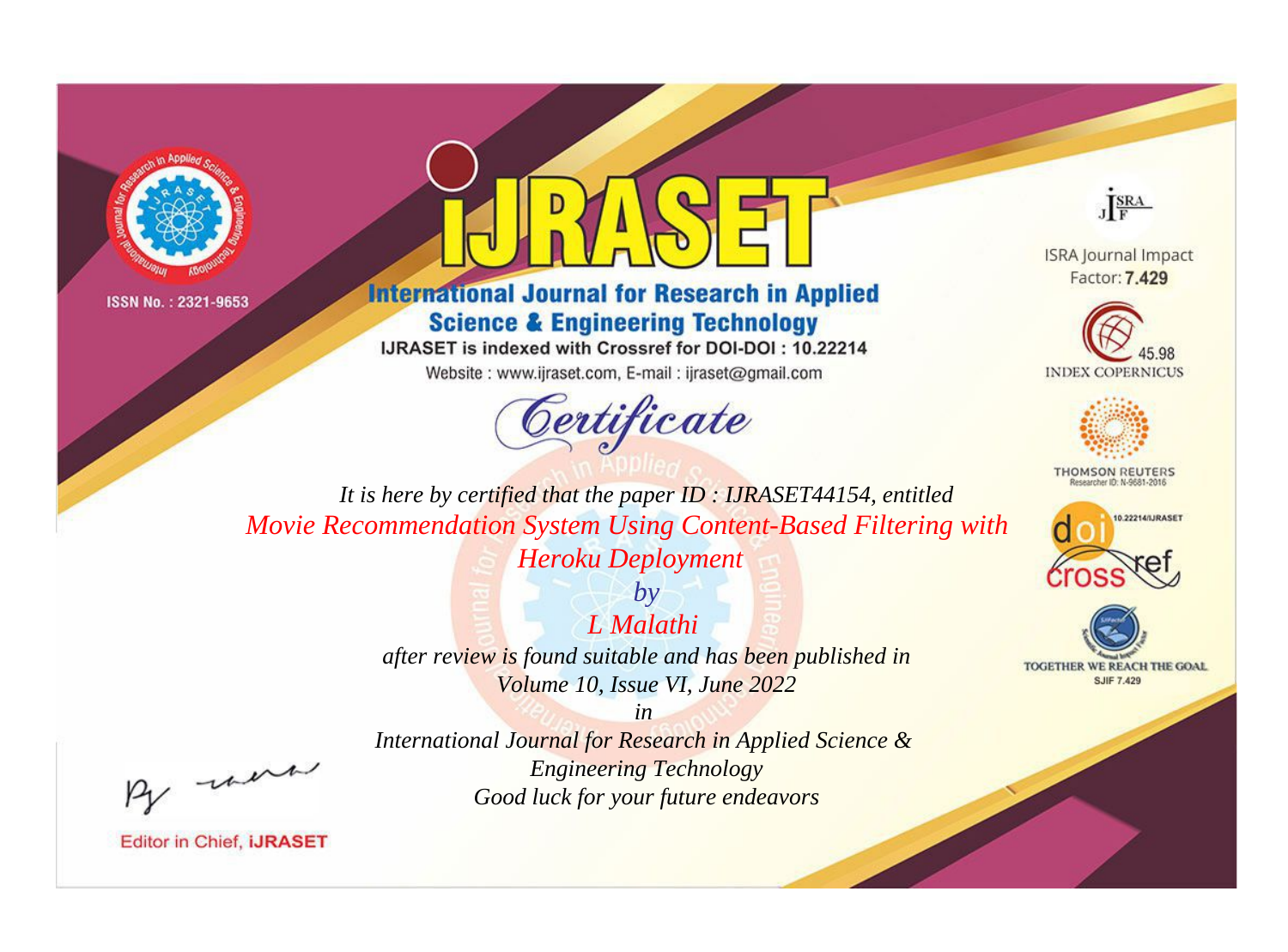



**International Journal for Research in Applied Science & Engineering Technology** 

IJRASET is indexed with Crossref for DOI-DOI: 10.22214

Website: www.ijraset.com, E-mail: ijraset@gmail.com





**ISRA Journal Impact** Factor: 7.429





**THOMSON REUTERS** 



TOGETHER WE REACH THE GOAL **SJIF 7.429** 

*It is here by certified that the paper ID : IJRASET44154, entitled Movie Recommendation System Using Content-Based Filtering with Heroku Deployment*

> *by Md. Habeeb Ur Rahman after review is found suitable and has been published in Volume 10, Issue VI, June 2022*

*in International Journal for Research in Applied Science & Engineering Technology Good luck for your future endeavors*

, un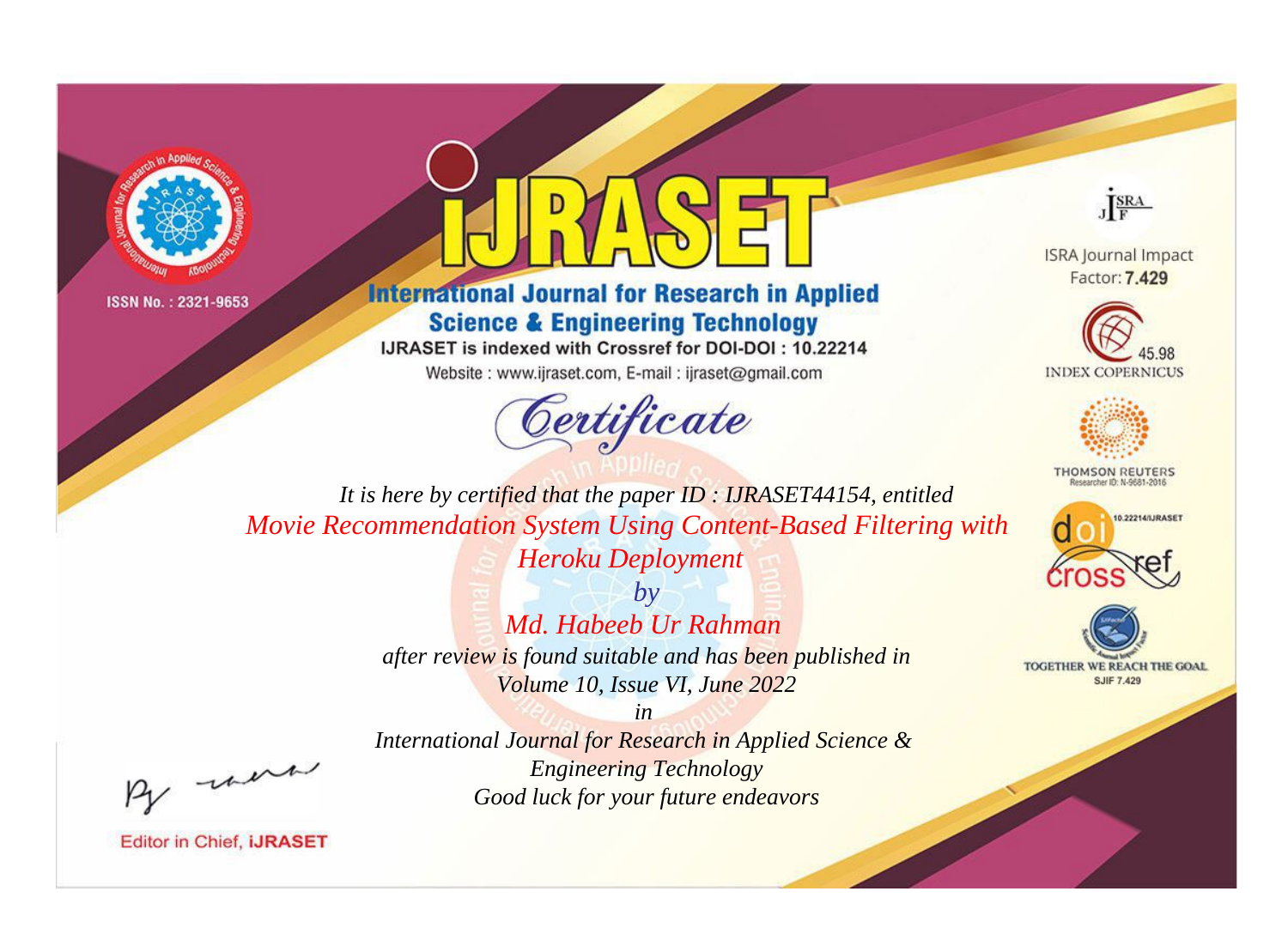



**International Journal for Research in Applied Science & Engineering Technology** 

IJRASET is indexed with Crossref for DOI-DOI: 10.22214

Website: www.ijraset.com, E-mail: ijraset@gmail.com





**ISRA Journal Impact** Factor: 7.429





**THOMSON REUTERS** 



TOGETHER WE REACH THE GOAL **SJIF 7.429** 

*It is here by certified that the paper ID : IJRASET44154, entitled Movie Recommendation System Using Content-Based Filtering with Heroku Deployment*

> *by Dr. Sundaragiri Dheeraj after review is found suitable and has been published in Volume 10, Issue VI, June 2022*

were

*International Journal for Research in Applied Science & Engineering Technology Good luck for your future endeavors*

*in*